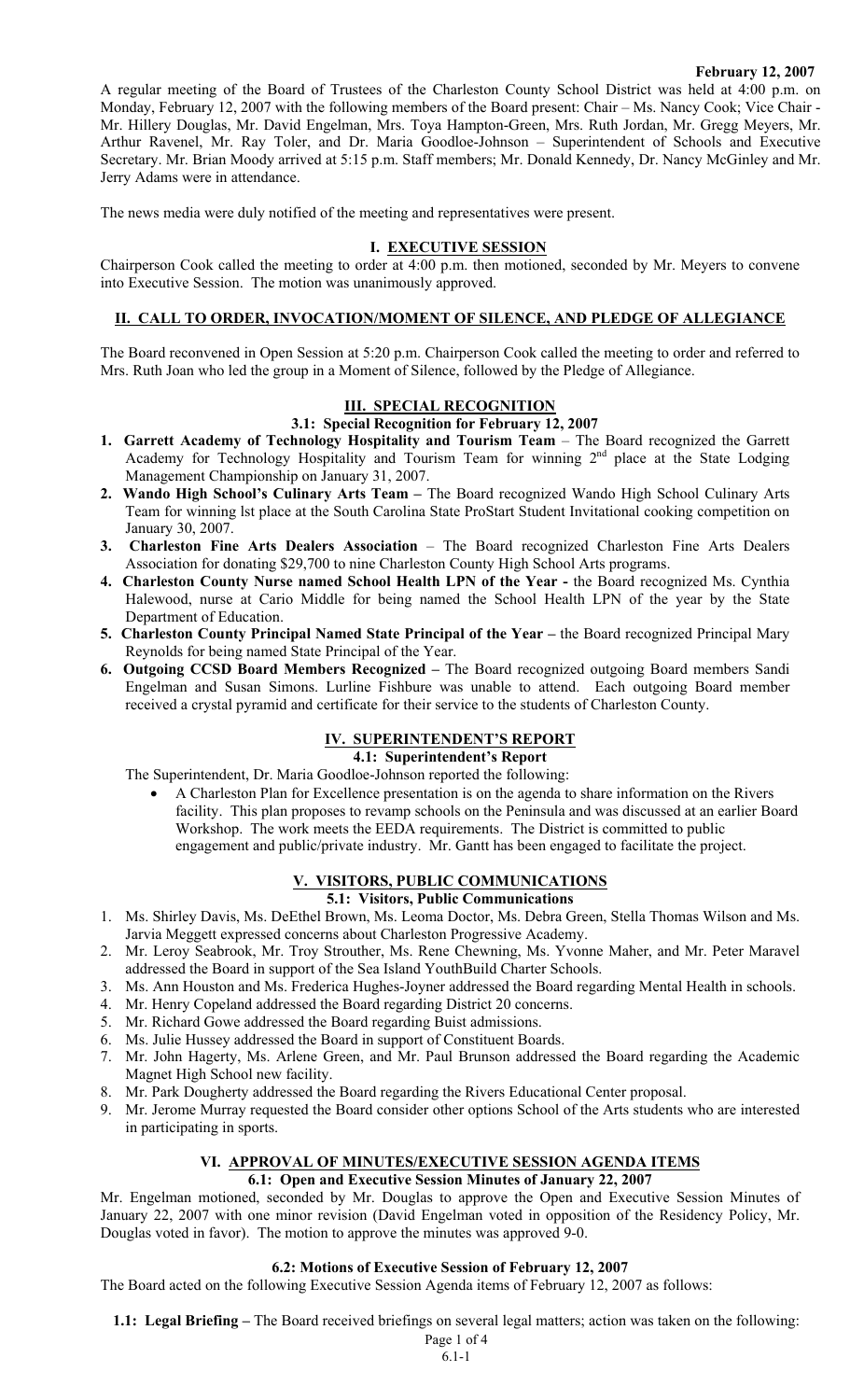- 1. Approved a motion authorizing staff to hire Nexsen Pruet, LLC to initiate a law suit with a vote of 9-0.
- 2. Approved a motion to authorize a legal settlement with a vote of 9-0.

**1.2: Student Transfer Appeal –** The Board approved a student transfer appeal allowing the student to transfer from St. James Santee Elementary to Mt. Pleasant Academy. The motion was approved 7-2 (Douglas and Jordan opposed).

**1.3: Midland Park Elementary School Appeal –** The Board took no action on the Midland Park Elementary School Appeal.

**1.4: Student Expulsion Appeal –** The Board approved the following motions with a vote of 9-0.

- 1. No action was taken on a Murray Hill Academy Appeal
- 2. Approved a motion allowing a student currently assigned to Murray Hill Academy to return to Birney Middle School on strict probation.
- 3. Approved a motion allowing a student currently assigned to Murray Hill Academy to be administratively assigned to a District 10 Middle School on strict probation.
- 4. Upheld the District 10 Constituent Board's decision to assign a student to Murray Hill Academy provided the availability of special services.

# **6.3: Financial Minutes of January 22, 2007**

Mr. Toler motioned, seconded by Mrs. Green to approve the Financial Minutes of January 22, 2007. The motion to approve the minutes was approved 9-0.

# **VII: MANAGEMENT REPORTS**

# **7.1: General Operating Financial Report – December 2006**

# **7.2: Capital Projects Financial Report– December 2006**

The Board received the December 2006 General Operating Financial Report and the Capital Projects Financial Report as information.

#### **VIII: CHARLESTON PLAN FOR EXCELLENCE 8.1: Rivers Educational Facility Update**

Dr. Nancy McGinley, the District's Chief Academic Officer presented an update of the Rivers Educational Facility as follows:

- *On October 23, 2006 we presented a concept paper on the "Rivers Education Center".*
- *On December 1, 2006 we hosted a meeting that featured a presentation by Philadelphia Schools Superintendent, Paul Vallas. The focus of the presentation was "Public-Private Partnerships".*
- *To make school programs more relevant to students*
- *To decrease the number of high school dropouts through program enhancement*
- *To improve academic achievement*
- *December 21, 2006 Mayor Riley held a follow-up meeting in his office to capture the momentum and community interest in Public Private Partnerships*
- *A sub-committee was formed to map out a plan to make High Tech High Charleston a reality*
- *High Tech High Charleston geared toward creating a "school within-a-school" (career academy) that uses technology as a focus for career majors*
- *High Tech High Charleston partners are as follows:* 
	- **ccsp**<br>**Find The Ci**
	- *The Citadel*

## *Charleston Metro Chamber of Commerce*

*High Tech High Charleston* 

- *A network of career academies that align with the growth areas (job opportunities) outlined in the Angelou Report* 
	- *Aviation*
	- *Bioscience*
	- *Automotive*
	- *Creative Industries*
	- *Advanced Security*
- *High Tech High Charleston career academies will each align with one of the Angelou growth areas*
- *Year One* 
	- *High Tech High*
	- *Charleston at Rivers*
	- *"Advanced Security"*
- *Year Two* 
	- *High Tech High Charleston at*
	- *North Charleston*
	- *"Aviation"*
- *Year Two* 
	- *High Tech High Charleston at East Cooper*
	- *"Bioscience"*
	- *Rivers Career Center*

| <b>ADVANCED</b><br>٠<br><b>PLACEMENT</b><br>٠<br>$(AP)$ $ACABEMY$<br>٠ | • HIGH TECH<br><b>HIGH</b><br><b>CHARLESTON</b><br><b>ACADEMY</b><br>٠ | <b>RESTORATION</b><br>٠<br>• HIGH ACADEMY |
|------------------------------------------------------------------------|------------------------------------------------------------------------|-------------------------------------------|
| 280 Students<br>٠                                                      | $\blacksquare$ 280 Students                                            | 100 Students<br>٠                         |

*Present the concept to CCSD Board of Trustees*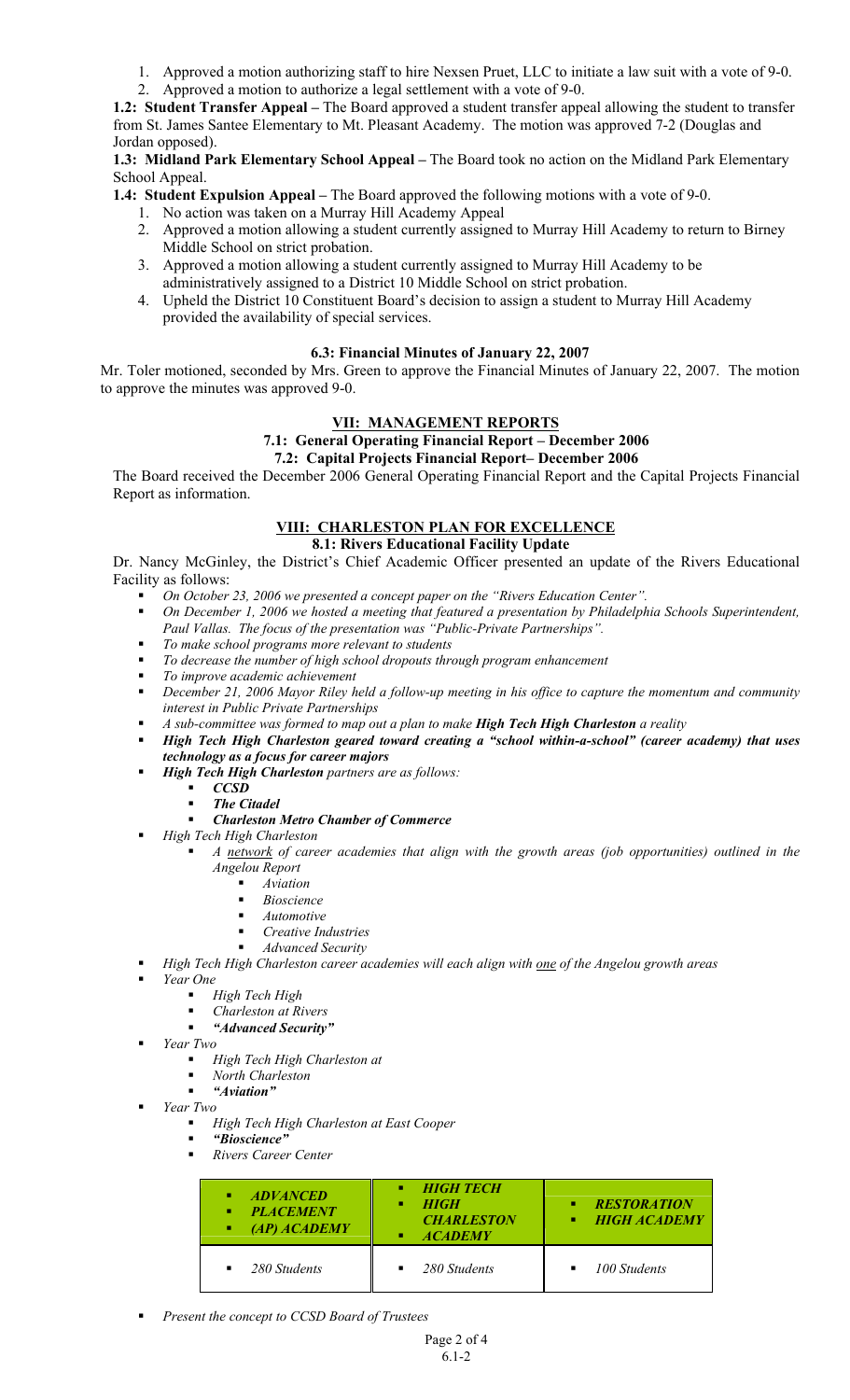- *Public Engagement Process*
- *Planning Educational Specifications*
- *Chamber will investigate the possibility of an "Executive on Loan" to help direct the development of High Tech High Charleston*
- *World Monument Fund will fund CCSD to hire a director for Restoration High*
- *Startup numbers are shown on the chart follows:*

|   | Year                 |   | 2009                  | л              |                        |                |                        |   |                        |
|---|----------------------|---|-----------------------|----------------|------------------------|----------------|------------------------|---|------------------------|
| П | <b>Grades</b>        | П | Q                     | п              | 9, 10                  | П              | 9,10,11                |   | 9,10,11,12             |
| ٠ | AP<br>Academy        | ٠ | 70<br><b>Students</b> | ٠              | 140<br><b>Students</b> | $\blacksquare$ | 210<br><b>Students</b> |   | 280<br><b>Students</b> |
| ٠ | High<br>Tech<br>High | ٠ | 70<br><b>Students</b> | $\blacksquare$ | 140<br><b>Students</b> | ٠              | 210<br><b>Students</b> | п | 280<br><b>Students</b> |
|   | Restoration<br>High  | п | 25<br><b>Students</b> | $\blacksquare$ | 50<br><b>Students</b>  | п              | 75<br><b>Students</b>  | п | 100<br><b>Students</b> |

#### *Next Steps*

- *Present the concept to CCSD Board of Trustees*
- *Public Engagement Process*
- *Planning Educational Specifications*
- *Chamber will investigate the possibility of an "Executive on Loan" to help direct the development of High Tech High Charleston*
- *World Monument Fund will fund CCSD to hire a director for Restoration High*
- *Soliciting input from industry: What do businesses want? What skill sets should we be developing?*
- *Curriculum/Program Planning*
- *Refining the Partnership(s) and Governance Agreement*
- *Recruiting Staff*
- *Recruiting Students*
- *Governance:*

*Independent Partnership School (Self-Governed by Partnership Board)* 

# **IX**. **POTENTIAL CONSENT AGENDA ITEMS**

# **9.1: Sea Island YouthBuild Charter School Application**

Mr. Meyers motioned, seconded by Mr. Engelman approval of a recommendation to conditionally approve Sea Island YouthBuild Charter School to begin operation as a charter school on or about July 1, 2007, subject to its meeting and providing evidence to the CCSD Board of having met the following conditions:

- 1. Obtaining a certificate of occupancy and the approval from the local authority having jurisdiction for building code enforcement on or before July 1, 2007; and
- 2. Hiring the personnel required by the application and Charter Law prior to July 1, 2007.
- 3. This approval will be further conditioned on SIYB Charter School bringing evidence to this Board on or before June 2, 2008, that it has an approved facility for 125 to 225 students, including a certificate of occupancy and the approval from the local authority having jurisdiction for building code enforcement.
- 4. Should SIYB Charter School not have a new facility ready on or before June 2, 2008, it will have to present a proposed amendment to its charter school contract to the CCSD Board of Trustees for consideration.
- 5. Certificate of Insurance must be in accordance with the coverage limits as specified in the charter school application for Workers Compensation, Liability coverage, Property Insurance, Indemnity Insurance and Automobile Insurance and copies presented to CCSD by July 1, 2007.

The motion was approved 9-0.

The Sea Island YouthBuild Charter School funding cost for academic year 2007-2008 is \$827,663.59. This funding comes from local, state, and federal sources. The school projects 75 students for the first year enrollment, 2008-2009 - year two (125 students), 2009-2010 – (175 students), 2010-2011 – (225 students) and 2011 – 2012 – (225 students) and respectively for each remaining contract years.

## **9.2: Facility Use Request - Buist**

Mr. Meyers motioned, seconded by Mrs. Jordan approval of a recommendation for use of Buist facility, at no cost to the district. The motion was approved 9-0.

## **9.3: Improvements to Mathis Ferry/Whipple Road Intersection**

Ms. Green motioned, seconded by Mr. Meyers approval of the recommendation to transfer the Title of Real Estate to the Town of Mt. Pleasant, at no cost to the District. The motion was approved 9-0.

## **9.4: YouthBuild Charter School**

The Board received information on the District's review of YouthBuild Charter Schools. Youthbuild enrollment was reviewed December 2006 and another review is scheduled for May 1, 2007. No action was taken.

## **9.5: Textbook Adoption for 2007-2008**

Mr. Moody motioned, seconded by Mr. Meyers approval of the recommendation to adopt instructional materials, including textbooks recommended by staff. The motion was approved 8-1, Douglas opposed.